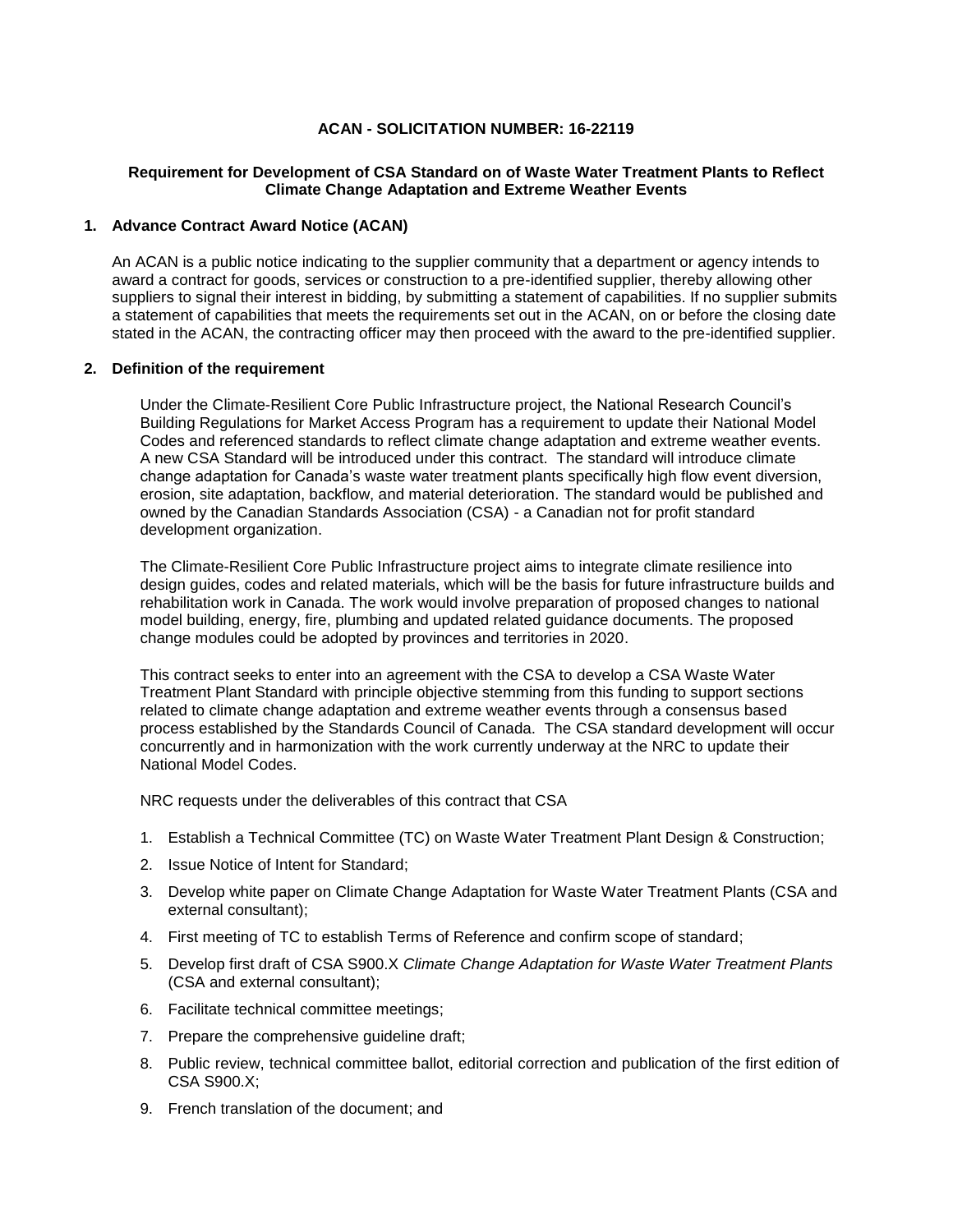10. prepare cost benefit and impact analysis to support any proposals.

#### **3. Criteria for assessment of the Statement of Capabilities (Minimum Essential Requirements)**

Any interested supplier must demonstrate by way of a statement of capabilities that it meets the following requirements:

- Association or Company must be a Standards Development Organization with Accreditation under the Standards Council of Canada
- Able to obtain the Intellectual Property Rights to the new CSA Waste Water Treatment Plants **Standards**
- Significant experience (minimum of 10 years) in the management and development of Codes and Standards by way of established balanced technical Committees
- Demonstration of ability to engage with broad range of industry and regulatory bodies on technical matters related to the Waste Water Management
- Demonstration of at least 10 year history working with the National Research Council's Codes Canada on Code development

# **4. Applicability of the trade agreement(s) to the procurement**

This procurement is subject to the following trade agreement(s):

- Agreement on Internal Trade (AIT)
- World Trade Organization Agreement on Government Procurement (WTO-AGP)
- **North American Free Trade Agreement (NAFTA)**

# **5. Justification for the Pre-Identified Supplier**

The **CSA Group** (formerly the **Canadian Standards Association**; **CSA**), is a not-for-profit standard organization which develops standards in 57 areas. CSA publishes standards in print and electronic form and provides training and advisory services. CSA is composed of representatives from industry, government, and consumer groups.

CSA began as the Canadian Engineering Standards Association (CESA) in 1919, federally chartered to create standards. CSA is accredited by the [Standards Council of Canada,](https://en.wikipedia.org/wiki/Standards_Council_of_Canada) a [crown corporation](https://en.wikipedia.org/wiki/Crown_corporation) which promotes efficient and effective standardization in Canada. This accreditation verifies that CSA is competent to carry out standards development and certification functions, and is based on internationally recognized criteria and procedures.

CSA has been involved in over one year of consultation with key stakeholders in waste water facility management, have secured funding partners that will be complimented by NRC contribution, and have filed notice of intent with SCC for this area of interest. It is expected that they will work through the Standards Council of Canada Process of standard development. They have worked with NRC in the past in developing standards that either compliment the NRC's National Construction Codes or were supported by NRC research.